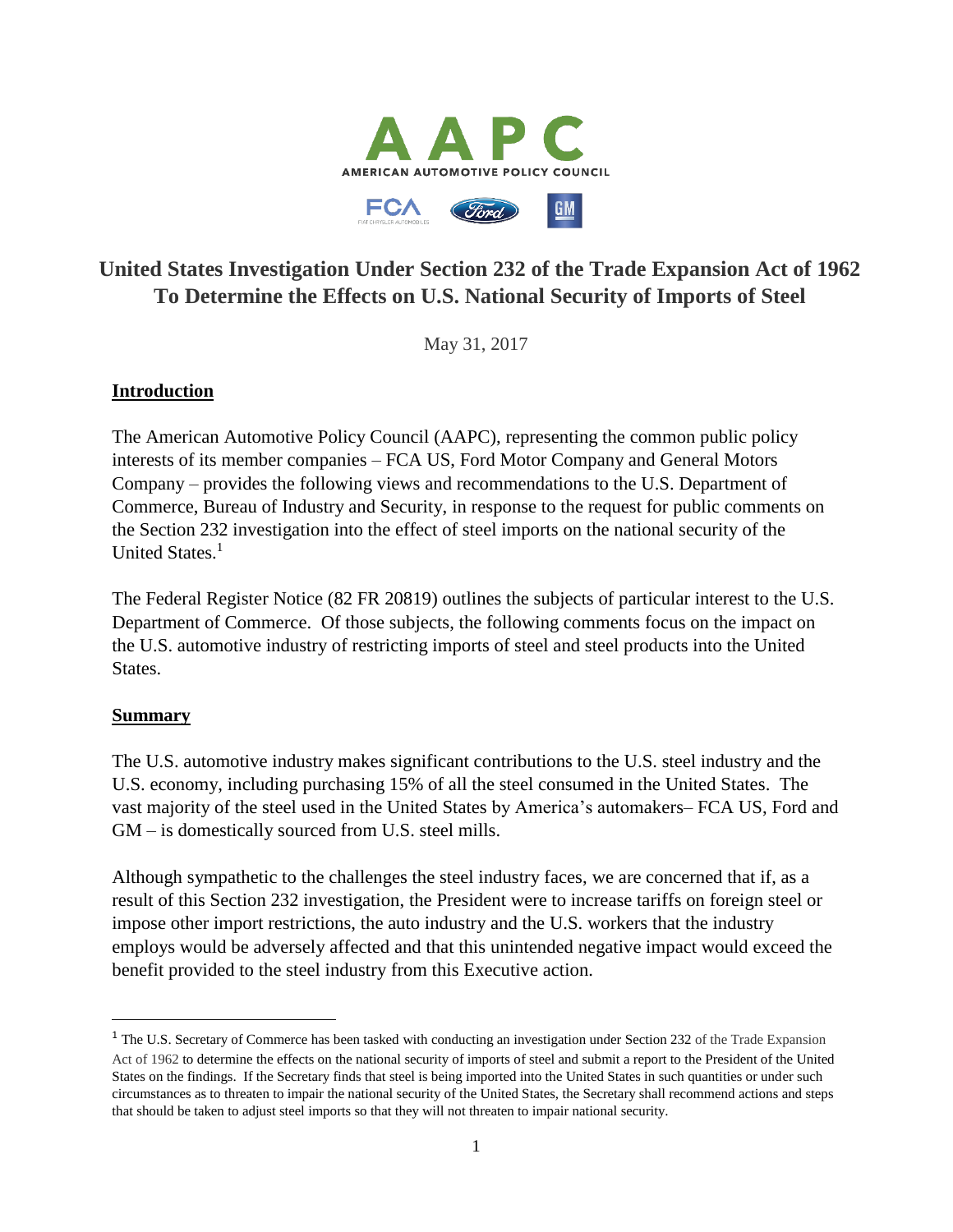Steel is a critical input into the manufacture of automotive products. The price of steel in the United States is already significantly higher than in the markets where our competitors build the majority of their cars and trucks.<sup>2</sup> This puts U.S. automakers at a competitive disadvantage.

Inevitably, the imposition of across the board higher tariffs or other restrictions on imports of steel into the United States would only widen the existing price gap by increasing the price of U.S. steel and thus the cost of U.S.-built vehicles. Additionally, outside of the United States, the price of steel will fall further, giving foreign automakers an additional cost advantage over the U.S. auto industry.

As a result of such a Section 232 remedy, sales of domestically-built cars and trucks would fall, U.S. auto exports would shrink, and American auto sector jobs would be lost. In the end, this contraction could actually reduce the amount of U.S. steel consumed by U.S. automakers, jeopardizing the very industry the remedy was intended to assist.

We appreciate the challenges that the U.S. steel industry is facing, and we support solutions that will address the problem while avoiding unintended negative repercussions. Moreover, to strengthen the U.S. steel industry, we encourage the Trump administration to look for ways to significantly increase U.S. auto exports. This would be a win for the U.S. economy, the U.S. automotive industry, the U.S. steel industry, and most importantly, U.S. workers.

# **Economic Contributions of the U.S. Automotive Industry**

The U.S. automotive industry makes significant contributions to the U.S. economy, with FCA US, Ford Motor Company and General Motors Company representing the majority of the following 2016 economic contributions.<sup>3</sup>

- Directly employing/supporting more than 7.3 million American jobs- including manufacturers of auto parts, steel, glass, plastics, rubber and semi-conductors;
- Exporting \$137 billion in vehicles and parts, more than any other U.S. industry sector;
- Manufacturing 12.2 million cars & trucks;
- Representing 8% of the manufacturing sector's contribution to GDP on a value added basis;
- Investing \$8 billion in U.S. plants/equipment, and nearly \$20 billion in R&D; and
- Selling a record 17.5 million cars and light trucks.

Each job created at a U.S. automotive assembly plant generates more supporting jobs throughout the U.S. economy than any other U.S. industry sector.<sup>4</sup> Also, as America's number one export

l

<sup>&</sup>lt;sup>2</sup> <http://steelbenchmarker.com/files/history.pdf>

<sup>3</sup> Representing the entire U.S. automotive sector. U.S. exports 2016: U.S. Dept. of Commerce International Trade Administration. U.S. production and sales 2016: Automotive News Data Center. R&D and Capital Investment 2016: Estimated based on the American Automotive Policy Council's State of the U.S. Automotive Industry 2016. American Jobs 2016: Estimated using Center for Automotive Research, Contribution of the Automotive Industry to the United States and the growth rate based on the Current Employment Statistics survey.

<sup>4</sup> Center for Automotive Research, Contribution of the Automotive Industry to the United States (Jan. 2015)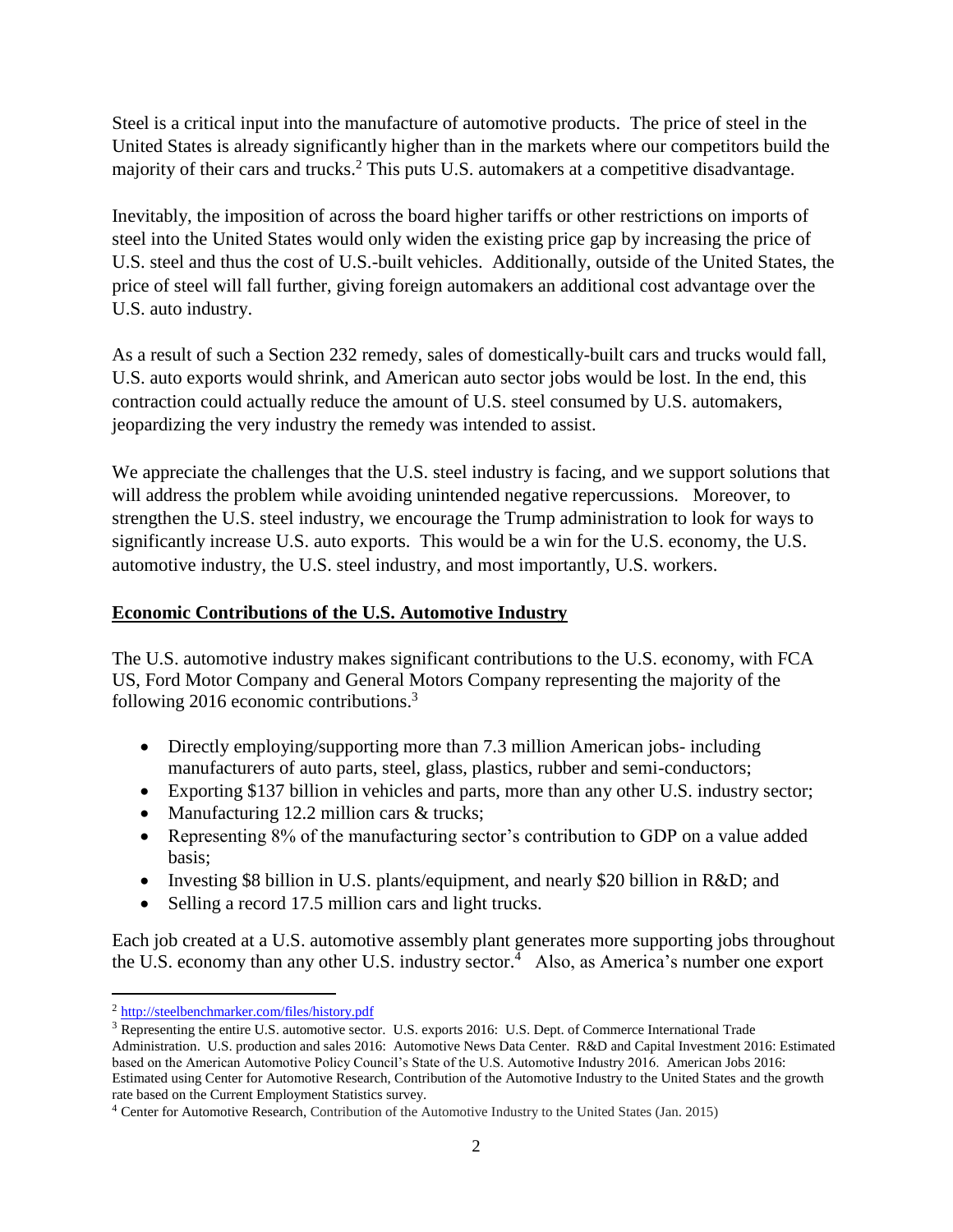sector, the U.S. automotive sector's \$137 billion in exports supports more than 800,000 U.S. jobs.<sup>5</sup> This underscores the broad impact that a strong, globally competitive and healthy U.S. auto sector can have on job growth in the United States.

### **Automotive and Steel Industries and the U.S. Economy**

We believe that an internationally competitive U.S. steel industry is essential to the long-term success of America's automotive industry, and that both industries are vital to the U.S. economy, and contribute to the national security of the United States. However, Section 232 remedies that result in trade restrictions that lead to higher prices for steel for the automotive and other steel consuming industries would weaken those industries and, ultimately, the U.S. steel industry. As such, an assessment of the impact on both the steel industry and steel consuming industries, such as the automotive industry, should be an important part of the Section 232 investigation and recommendations.

### **Automotive and Steel Industry Cooperation**

The AAPC and the American Iron and Steel Institute (AISI) have a history of cooperating on shared interests. Both associations have witnessed their respective industries undergo difficult restructurings, while facing many of the same unfair international trade and investment practices, including currency manipulation. We plan to continue to work together on addressing this particularly pernicious non-tariff barrier and other shared challenges as they arise.

We sympathize with the situation that the U.S. steel industry is confronting and support solutions that will address the problem while avoiding unintended negative repercussions. To the extent that foreign countries are dumping or subsidizing steel imported into the United States, antidumping and countervailing duties are justified. Additionally, global solutions to address foreign steel production overcapacity are also appropriate. However, we are concerned that across the board tariff hikes or other trade restrictions would result in unintended negative consequences for the U.S. automotive industry's U.S. and international competitiveness, and diminish the contributions the U.S. automotive industry makes to U.S. economic growth, exports, and job support and creation.

### **Automotive Industry and Steel Use**

 $\overline{\phantom{a}}$ 

Steel is a critical input into the manufacture of automotive products. Several different kinds of steel are used in every vehicle built in the United States, including regular steel, high and medium strength steel, stainless steel and small volumes of other specialty steels. In fact, the typical motor vehicle weighs 3,991 pounds, and of that, more than half (54%) or 2,138 pounds is

<sup>5</sup> U.S. Department of Commerce - every \$1 billion in U.S. exports supports about 6,000 U.S. jobs.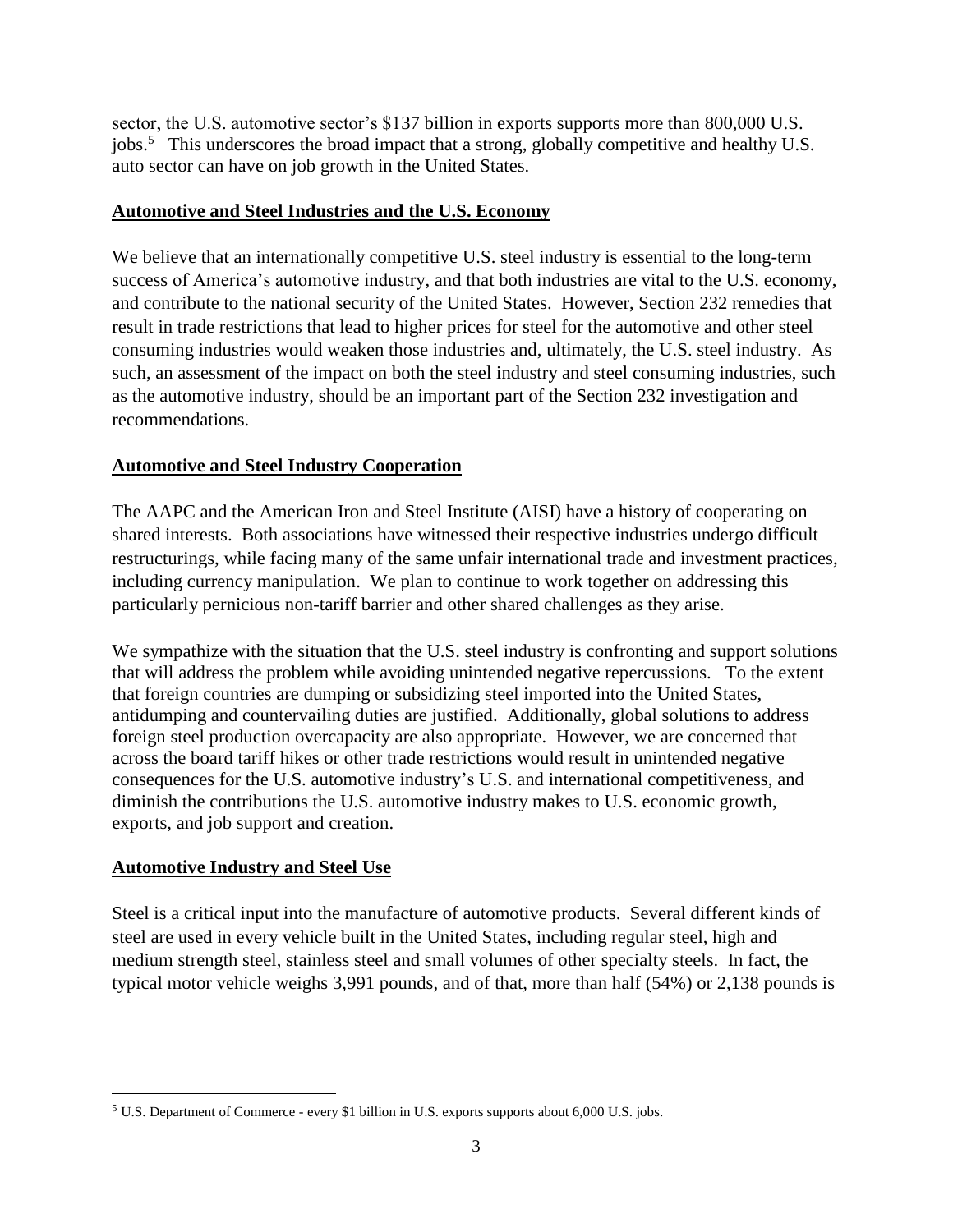steel. <sup>6</sup> This translates into the automotive industry consuming nearly 15% of all steel used in the United States, including 14% of all alloy steel and 21% of all stainless steel.<sup>7</sup>

The U.S. auto industry has historically and continues today to source the overwhelming majority of the steel used in the cars and trucks built domestically from U.S. steel mills. The primary reasons for this are the close proximity of U.S. steel mills to U.S. auto plants, as well as the high quality of American steel. However, despite the overwhelming reliance on U.S. produced steel, for a variety of reasons, including the reluctance by steel suppliers to enter into competitive, long-term supply contracts, U.S. automakers also source some steel from abroad.

Today, the price of steel in the United States is significantly higher than in Asia and Europe.<sup>8</sup> In a globally competitive industry, this puts U.S. automakers at a significant competitive disadvantage.

Across the board tariff hikes or other trade restrictions on imports of steel into the United States would inevitably exacerbate the existing price disparity and further reduce the competitiveness of U.S. steel consuming industries. It would hit the U.S. auto industry especially hard, since our global competitors in Europe and Asia, which export millions of cars and trucks to the United States every year and compete with vehicle exporters from the U.S. in third country markets, would not be burdened with the higher cost of steel in the United States, providing them with a significant competitive advantage over U.S. carmakers. Import restrictions in the U.S. could also divert excess steel to other auto producing markets, resulting in even lower priced imports into the U.S. of vehicles and parts that would unfairly compete with U.S. automakers.

Given the significant contributions the U.S. automotive industry makes to the U.S. economy, and the millions of jobs that the sector supports, we urge the Department of Commerce to refrain from any actions that would materially increase our costs and limit our ability to compete.

### **Automotive Exports and Steel**

Growing U.S. automotive exports are strongly in the interest of the U.S. economy as well as the U.S. steel industry. In 2016, about 14.3 million tons of steel consumed in the United States was used by the U.S. auto industry. Assuming, conservatively, that about 85% of that, or 12.2 million tons, came from U.S. steel mills we estimate that \$5.5 billion worth of U.S. produced steel was exported as part of automotive products.<sup>9</sup>

 $\overline{\phantom{a}}$ 

<sup>&</sup>lt;sup>6</sup> In addition to being one of the top consumers of steel, America's automakers are also among the largest purchasers of aluminum, copper, iron, lead, plastics, rubber, textiles, vinyl, and computer chips.

<sup>7</sup> Ward's Automotive Facts and Figures & the American Chemistry Council.

<sup>8</sup> <http://steelbenchmarker.com/files/history.pdf>

<sup>9</sup> With a conservatively estimated U.S. auto industry consumption of 12.2 million tons of U.S. produced steel in 2016 and the U.S. exporting \$137 billion in auto products in 2016, and an estimated 4% of that value was steel manufactured in the United States, the U.S. auto industry exported \$5.5 billion worth of U.S. produced steel.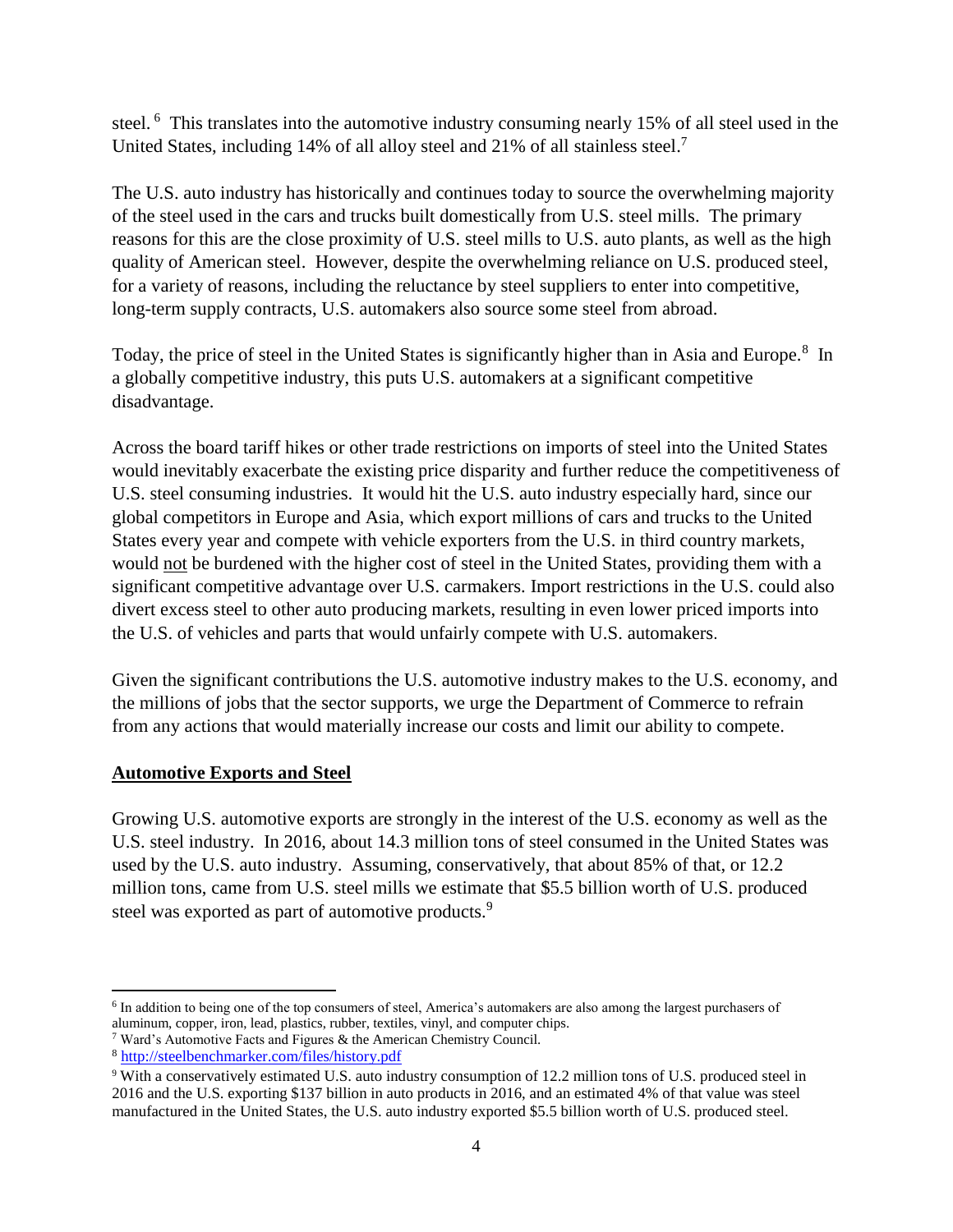In 2016, only about 1 out of 6 of the vehicles built in the United States was exported.<sup>10</sup> Conversely, Japan, Korea and Germany all export more than half the cars and trucks they build, a big boost for the steel industries in those markets. If the U.S. automakers were to increase their exports by 50%, then U.S. exports would increase by about \$27 billion, supporting up to an additional  $150,000+$  U.S. jobs.<sup>11</sup> If this achievable goal was attained, the U.S. could grow the number of U.S. auto jobs by an amount equaling the total number of Americans employed in the U.S. steel industry today – 150,000. As noted above, this would also lead to a significantly higher consumption of U.S. steel by the U.S. automotive industry.

The U.S. auto industry faces barriers to exports in many of the largest markets in the world. Efforts aimed at addressing these barriers would grow the U.S. economy and create more jobs. To increase U.S. exports, we recommend addressing currency manipulation, an issue that also negatively affects the U.S. steel industry, as well as promoting global acceptance of vehicles built to U.S. auto standards, to facilitate economic growth in our two domestic industries.

If, on the other hand, policies are adopted that, though well-intentioned, make our domesticallyproduced automobiles more expensive, the number of American cars we can export and sell will drop significantly, to the detriment of both the U.S. auto and steel industries.

### **Conclusion**

l

While we strongly support the Administration's focus on ensuring that our trading partners live up to their commitments and abide by their trade-related obligations, actions taken as a result of this Section 232 investigation to restrict imports of steel, in order to support the U.S. steel industry, could have unintended negative consequences for the domestic automotive industry and the millions of American workers it directly and indirectly employs.

Any such restrictions that this Administration might implement would lead to an increase in the price of U.S. steel and depress the price of steel in foreign markets. This would lead to lower sales of domestically-built cars and trucks in the highly competitive U.S. auto market, a decrease in U.S. auto exports, and a loss of the jobs that those economic activities support. In the end, that would be a net-negative for the U.S. economy, and potentially the U.S. steel industry – the very sector such restrictions were designed to assist.

We respectfully recommend that the Trump administration refrain from unilaterally imposing across the board tariff hikes or other trade restrictions that would undermine the competitiveness of America's auto industry. We instead recommend seeking a global solution to address foreign steel production overcapacity, while looking for ways to open markets and increase exports,

<sup>&</sup>lt;sup>10</sup> United States International Trade Commission Tariff and Trade Dataweb, 2016 Data Total Exports for Passenger Vehicle and Light Trucks to the World; Automotive News, 2016 North American Production Data.

<sup>&</sup>lt;sup>11</sup> The average value of a car that U.S. automakers export is \$27,600; accordingly, the value of an additional 1 million vehicles exported would be approximately \$25.6 billion. Utilizing the formula cited above, this would lead to more than an additional 160,000 jobs.